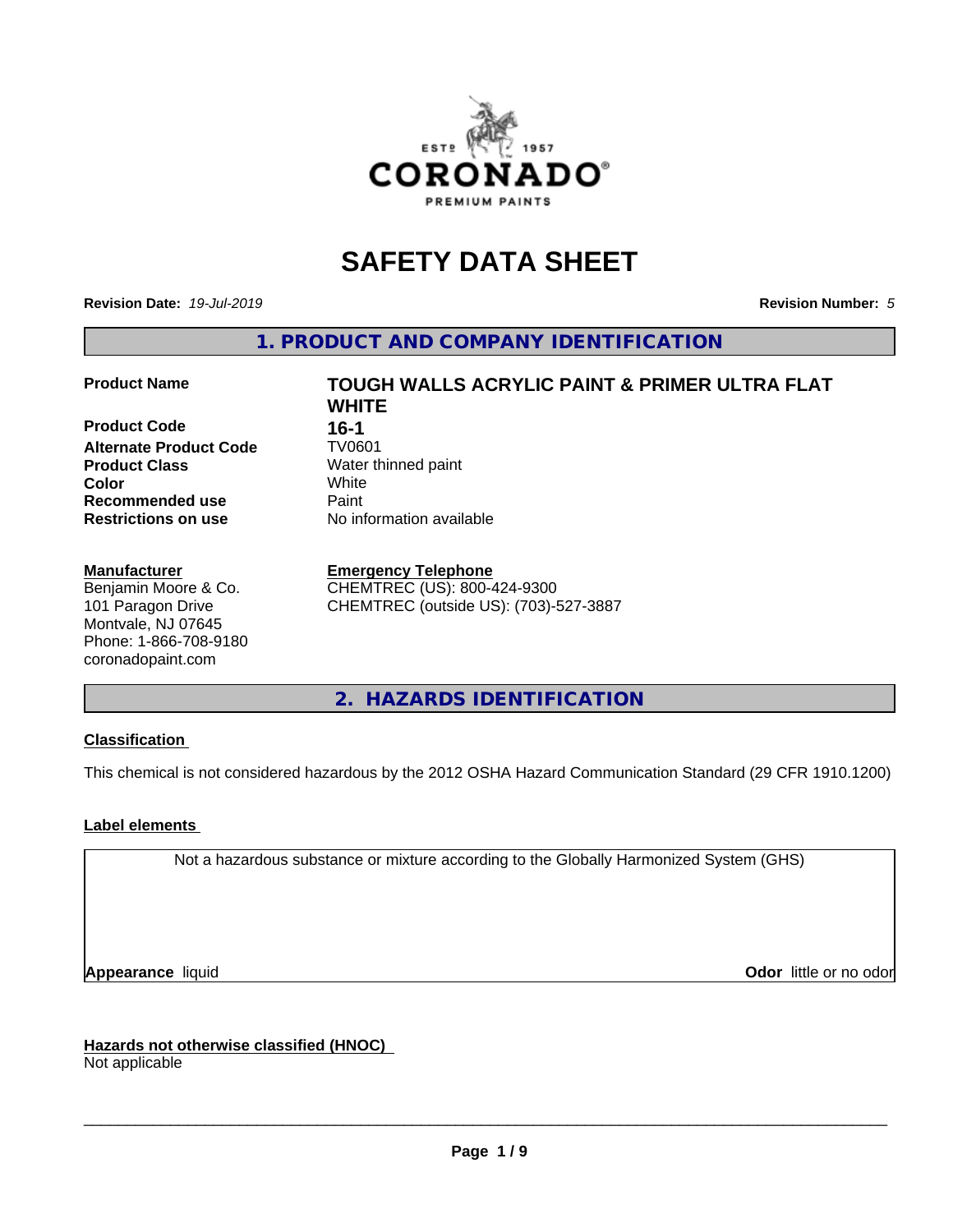#### **Other information**

No information available

# **3. COMPOSITION INFORMATION ON COMPONENTS**

\_\_\_\_\_\_\_\_\_\_\_\_\_\_\_\_\_\_\_\_\_\_\_\_\_\_\_\_\_\_\_\_\_\_\_\_\_\_\_\_\_\_\_\_\_\_\_\_\_\_\_\_\_\_\_\_\_\_\_\_\_\_\_\_\_\_\_\_\_\_\_\_\_\_\_\_\_\_\_\_\_\_\_\_\_\_\_\_\_\_\_\_\_

| <b>Chemical name</b> | CAS No.    | Weight-%  |
|----------------------|------------|-----------|
| Titanium dioxide     | 13463-67-7 | $10 - 15$ |
| Kaolin, calcined     | 92704-41-1 | $5 - 10$  |
| Nepheline svenite    | 37244-96-5 | $5 - 10$  |
| Kaolin, calcined     | 66402-68-4 | $5 - 10$  |
| Limestone            | 1317-65-3  | $5 - 10$  |

|                                                  | 4. FIRST AID MEASURES                                                                                    |
|--------------------------------------------------|----------------------------------------------------------------------------------------------------------|
| <b>General Advice</b>                            | No hazards which require special first aid measures.                                                     |
| <b>Eye Contact</b>                               | Rinse thoroughly with plenty of water for at least 15 minutes and consult a<br>physician.                |
| <b>Skin Contact</b>                              | Wash off immediately with soap and plenty of water while removing all<br>contaminated clothes and shoes. |
| <b>Inhalation</b>                                | Move to fresh air. If symptoms persist, call a physician.                                                |
| Ingestion                                        | Clean mouth with water and afterwards drink plenty of water. Consult a physician<br>if necessary.        |
| <b>Most Important</b><br><b>Symptoms/Effects</b> | None known.                                                                                              |
| <b>Notes To Physician</b>                        | Treat symptomatically.                                                                                   |
|                                                  | E FINE FIQUEINO ME MOUNEC                                                                                |

| 5. FIRE-FIGHTING MEASURES |  |
|---------------------------|--|
|---------------------------|--|

| Use extinguishing measures that are appropriate to local<br>circumstances and the surrounding environment.                                   |
|----------------------------------------------------------------------------------------------------------------------------------------------|
| As in any fire, wear self-contained breathing apparatus<br>pressure-demand, MSHA/NIOSH (approved or equivalent)<br>and full protective gear. |
| Closed containers may rupture if exposed to fire or<br>extreme heat.                                                                         |
| No                                                                                                                                           |
| No.                                                                                                                                          |
| Not applicable<br>Not applicable                                                                                                             |
|                                                                                                                                              |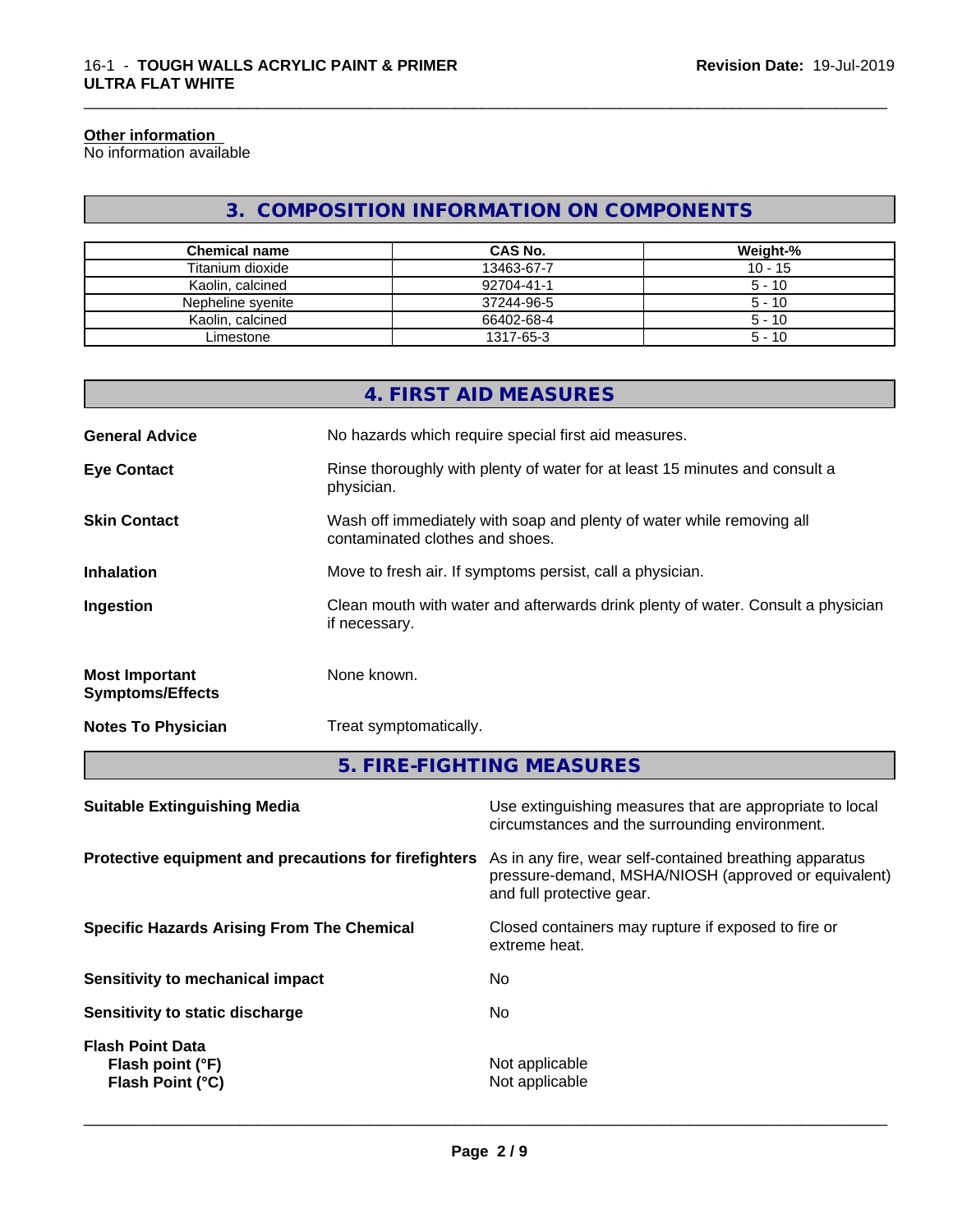#### 16-1 - **TOUGH WALLS ACRYLIC PAINT & PRIMER ULTRA FLAT WHITE**

| <b>Method</b>                           |                                                               |                        | Not applicable                   |                                |
|-----------------------------------------|---------------------------------------------------------------|------------------------|----------------------------------|--------------------------------|
|                                         | <b>Flammability Limits In Air</b>                             |                        |                                  |                                |
|                                         | Lower flammability limit:<br><b>Upper flammability limit:</b> |                        | Not applicable<br>Not applicable |                                |
| <b>NFPA</b>                             | Health: 1                                                     | <b>Flammability: 0</b> | Instability: 0                   | <b>Special: Not Applicable</b> |
| <b>NFPA Legend</b><br>0 - Not Hazardous |                                                               |                        |                                  |                                |

- 1 Slightly
- 2 Moderate
- 
- 3 High
- 4 Severe

*The ratings assigned are only suggested ratings, the contractor/employer has ultimate responsibilities for NFPA ratings where this system is used.*

*Additional information regarding the NFPA rating system is available from the National Fire Protection Agency (NFPA) at www.nfpa.org.*

# **6. ACCIDENTAL RELEASE MEASURES**

| <b>Personal Precautions</b>      | Avoid contact with skin, eyes and clothing. Ensure adequate ventilation.                                                                                                         |
|----------------------------------|----------------------------------------------------------------------------------------------------------------------------------------------------------------------------------|
| <b>Other Information</b>         | Prevent further leakage or spillage if safe to do so.                                                                                                                            |
| <b>Environmental precautions</b> | See Section 12 for additional Ecological Information.                                                                                                                            |
| <b>Methods for Cleaning Up</b>   | Soak up with inert absorbent material. Sweep up and shovel into suitable<br>containers for disposal.                                                                             |
|                                  | 7. HANDLING AND STORAGE                                                                                                                                                          |
| Handling                         | Avoid contact with skin, eyes and clothing. Avoid breathing vapors, spray mists or<br>sanding dust. In case of insufficient ventilation, wear suitable respiratory<br>equipment. |
| <b>Storage</b>                   | Keep container tightly closed. Keep out of the reach of children.                                                                                                                |
| <b>Incompatible Materials</b>    | No information available                                                                                                                                                         |
|                                  |                                                                                                                                                                                  |

# **8. EXPOSURE CONTROLS/PERSONAL PROTECTION**

#### **Exposure Limits**

| <b>Chemical name</b> | <b>ACGIH TLV</b>                                                                                              | <b>OSHA PEL</b>                                        |
|----------------------|---------------------------------------------------------------------------------------------------------------|--------------------------------------------------------|
| Titanium dioxide     | 10 mg/m $3$ - TWA                                                                                             | 15 mg/m $3$ - TWA                                      |
| Kaolin, calcined     | 5 mg/m <sup>3</sup> - TWA 0.02 mg/m <sup>3</sup> - TWA<br>$0.1$ mg/m <sup>3</sup> - TWA<br>10 mg/m $3$ - STEL | 5 mg/m <sup>3</sup> - TWA                              |
| Limestone            | N/E                                                                                                           | 15 mg/m <sup>3</sup> - TWA<br>$5 \text{ ma/m}^3$ - TWA |

**Legend**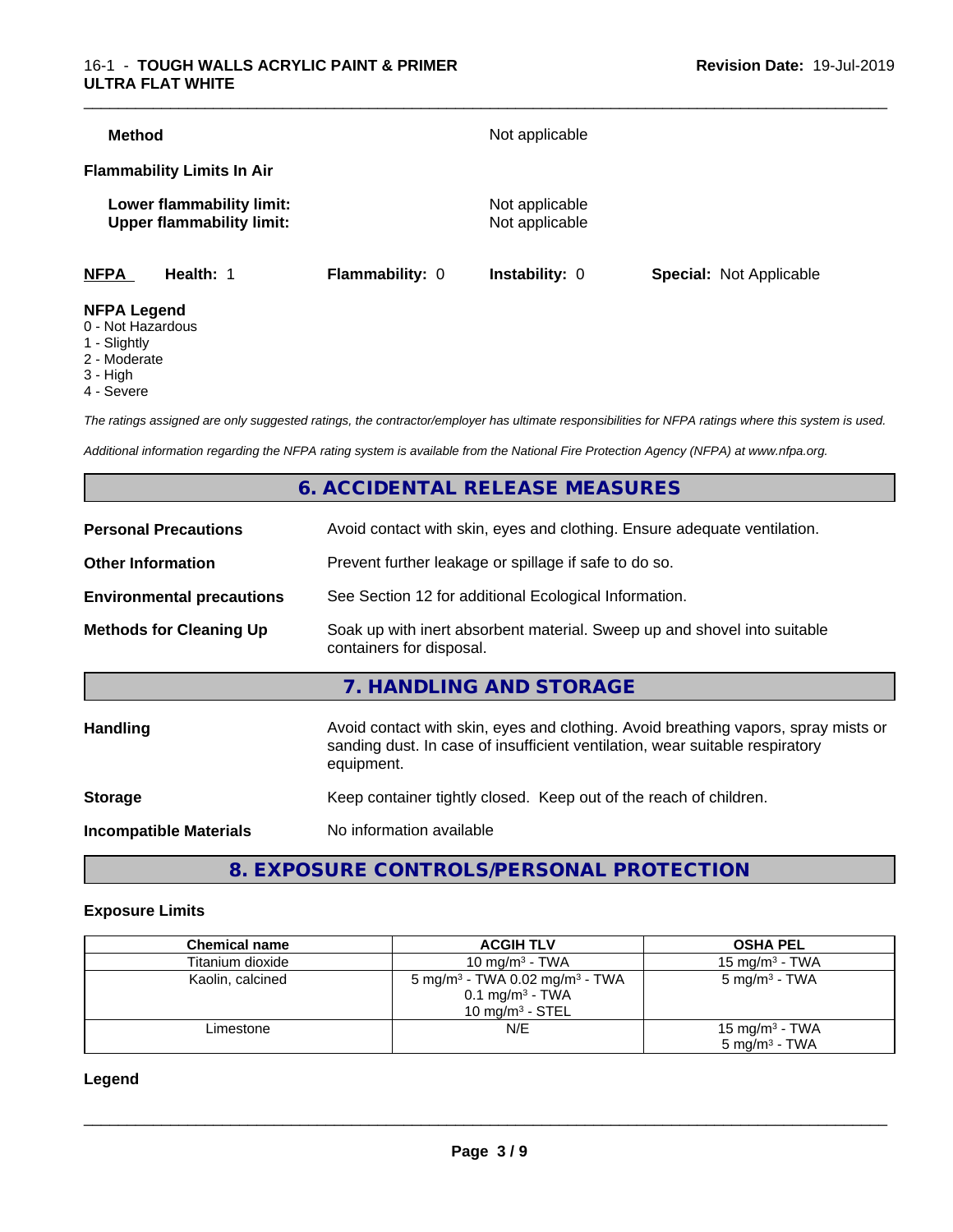#### 16-1 - **TOUGH WALLS ACRYLIC PAINT & PRIMER ULTRA FLAT WHITE**

ACGIH - American Conference of Governmental Industrial Hygienists Exposure Limits OSHA - Occupational Safety & Health Administration Exposure Limits N/E - Not Established

| <b>Engineering Measures</b>          | Ensure adequate ventilation, especially in confined areas.               |
|--------------------------------------|--------------------------------------------------------------------------|
| <b>Personal Protective Equipment</b> |                                                                          |
| <b>Eye/Face Protection</b>           | Safety glasses with side-shields.                                        |
| <b>Skin Protection</b>               | Protective gloves and impervious clothing.                               |
| <b>Respiratory Protection</b>        | In case of insufficient ventilation wear suitable respiratory equipment. |
| <b>Hygiene Measures</b>              | Avoid contact with skin, eyes and clothing. Remove and wash contaminated |

clothing before re-use. Wash thoroughly after handling.

\_\_\_\_\_\_\_\_\_\_\_\_\_\_\_\_\_\_\_\_\_\_\_\_\_\_\_\_\_\_\_\_\_\_\_\_\_\_\_\_\_\_\_\_\_\_\_\_\_\_\_\_\_\_\_\_\_\_\_\_\_\_\_\_\_\_\_\_\_\_\_\_\_\_\_\_\_\_\_\_\_\_\_\_\_\_\_\_\_\_\_\_\_

## **9. PHYSICAL AND CHEMICAL PROPERTIES**

**Appearance** liquid **Odor** little or no odor **Odor Threshold** No information available **Density (lbs/gal)** 11.6 - 12.0<br> **Specific Gravity** 1.39 - 1.44 **Specific Gravity pH pH**  $\blacksquare$ **Viscosity (cps)** No information available **Solubility(ies)** No information available **Water solubility** No information available **Evaporation Rate No information available No information available Vapor pressure** No information available **Vapor density**<br> **We Solids**<br>
We Solids
2019<br>
Me Solids
2019<br>
Me Solids
2019<br>
Me Solids
2019<br>
Me Solids
2019 **Wt. % Solids** 50 - 60<br> **Vol. % Solids** 35 - 45 **Vol. % Solids Wt. % Volatiles** 40 - 50 **Vol. % Volatiles** 55 - 65 **VOC Regulatory Limit (g/L)** <50 **Boiling Point (°F)** 212 **Boiling Point (°C)** 100 **Freezing point (°F)** 32 **Freezing Point (°C)** 0 **Flash point (°F)** Not applicable **Flash Point (°C)** Not applicable **Method**<br> **Flammability (solid, gas)**<br> **Commability (solid, gas)**<br>
Mot applicable **Flammability** (solid, gas) **Upper flammability limit:**<br> **Lower flammability limit:** Not applicable Not applicable **Lower flammability limit:**<br> **Autoignition Temperature (°F)** Not applicable available and the Mustafable and Mustafable and Mustafable and Mu **Autoignition Temperature (°F) Autoignition Temperature (°C)** No information available **Decomposition Temperature (°F)** No information available **Decomposition Temperature (°C)** No information available **Partition coefficient** No information available

# **10. STABILITY AND REACTIVITY**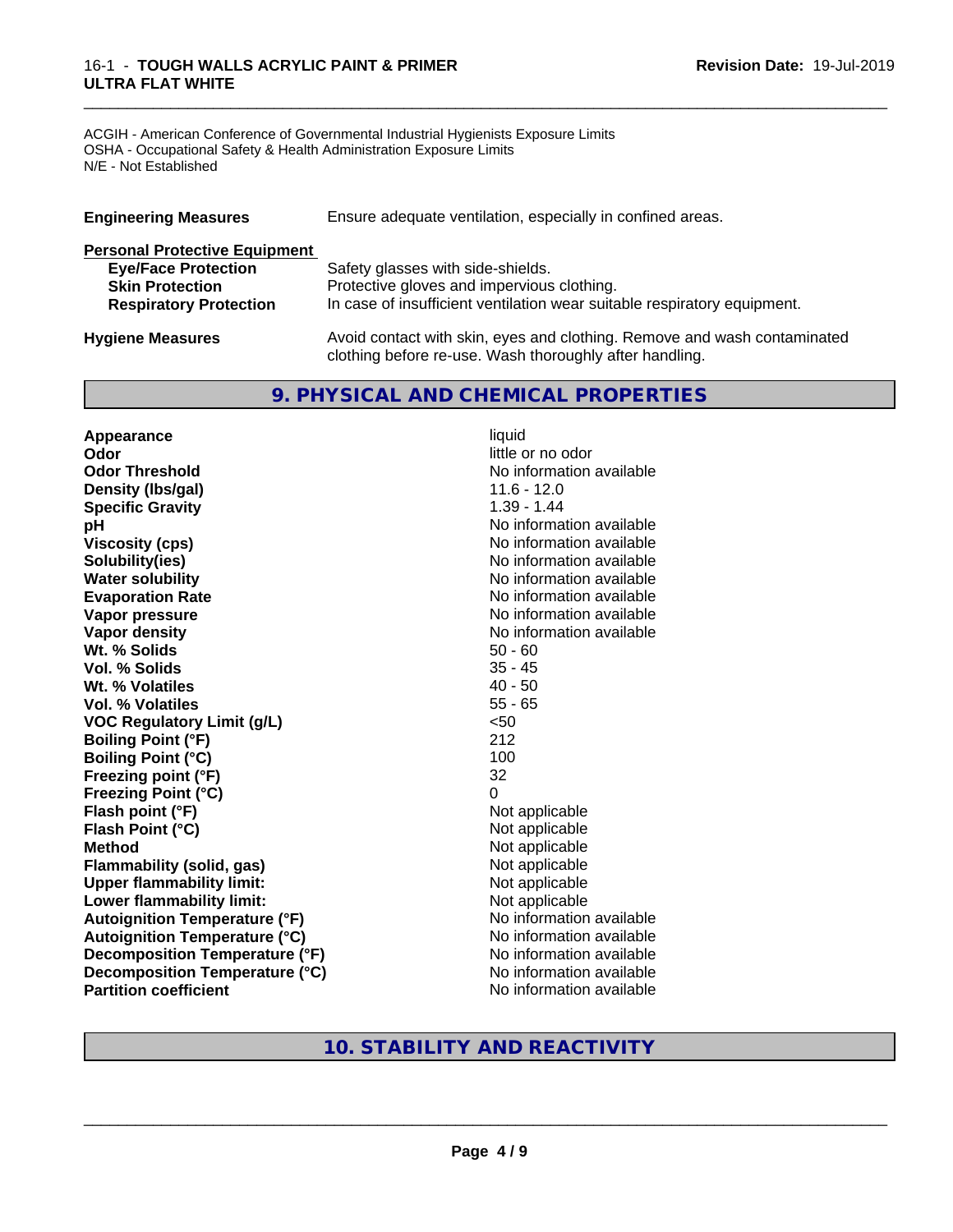| <b>Reactivity</b>                         | Not Applicable                           |
|-------------------------------------------|------------------------------------------|
| <b>Chemical Stability</b>                 | Stable under normal conditions.          |
| <b>Conditions to avoid</b>                | Prevent from freezing.                   |
| <b>Incompatible Materials</b>             | No materials to be especially mentioned. |
| <b>Hazardous Decomposition Products</b>   | None under normal use.                   |
| <b>Possibility of hazardous reactions</b> | None under normal conditions of use.     |

# **11. TOXICOLOGICAL INFORMATION**

\_\_\_\_\_\_\_\_\_\_\_\_\_\_\_\_\_\_\_\_\_\_\_\_\_\_\_\_\_\_\_\_\_\_\_\_\_\_\_\_\_\_\_\_\_\_\_\_\_\_\_\_\_\_\_\_\_\_\_\_\_\_\_\_\_\_\_\_\_\_\_\_\_\_\_\_\_\_\_\_\_\_\_\_\_\_\_\_\_\_\_\_\_

| <b>Product Information</b>               |                                                                                            |
|------------------------------------------|--------------------------------------------------------------------------------------------|
| Information on likely routes of exposure |                                                                                            |
| <b>Principal Routes of Exposure</b>      | Eye contact, skin contact and inhalation.                                                  |
| <b>Acute Toxicity</b>                    |                                                                                            |
| <b>Product Information</b>               | No information available                                                                   |
|                                          | Symptoms related to the physical, chemical and toxicological characteristics               |
|                                          |                                                                                            |
| <b>Symptoms</b>                          | No information available                                                                   |
|                                          | Delayed and immediate effects as well as chronic effects from short and long-term exposure |
| Eye contact                              | May cause slight irritation.                                                               |
| <b>Skin contact</b>                      | Substance may cause slight skin irritation. Prolonged or repeated contact may dry          |
|                                          | skin and cause irritation.                                                                 |
| <b>Inhalation</b>                        | May cause irritation of respiratory tract.                                                 |
| Ingestion                                | Ingestion may cause gastrointestinal irritation, nausea, vomiting and diarrhea.            |
| <b>Sensitization</b>                     | No information available                                                                   |
| <b>Neurological Effects</b>              | No information available.                                                                  |
| <b>Mutagenic Effects</b>                 | No information available.                                                                  |
| <b>Reproductive Effects</b>              | No information available.                                                                  |
| <b>Developmental Effects</b>             | No information available.                                                                  |
| <b>Target organ effects</b>              | No information available.                                                                  |
| <b>STOT - single exposure</b>            | No information available.                                                                  |
| <b>STOT - repeated exposure</b>          | No information available.                                                                  |
| Other adverse effects                    | No information available.                                                                  |
| <b>Aspiration Hazard</b>                 | No information available                                                                   |
| <b>Numerical measures of toxicity</b>    |                                                                                            |
|                                          | The following values are calculated based on chapter 3.1 of the GHS document               |
| ATEmiy (aral)                            | $16007 \text{ m}$                                                                          |

**ATEmix (oral)** 16907 mg/kg<br> **ATEmix (dermal)** 789871 mg/kg **ATEmix (dermal)** 

**Component Information**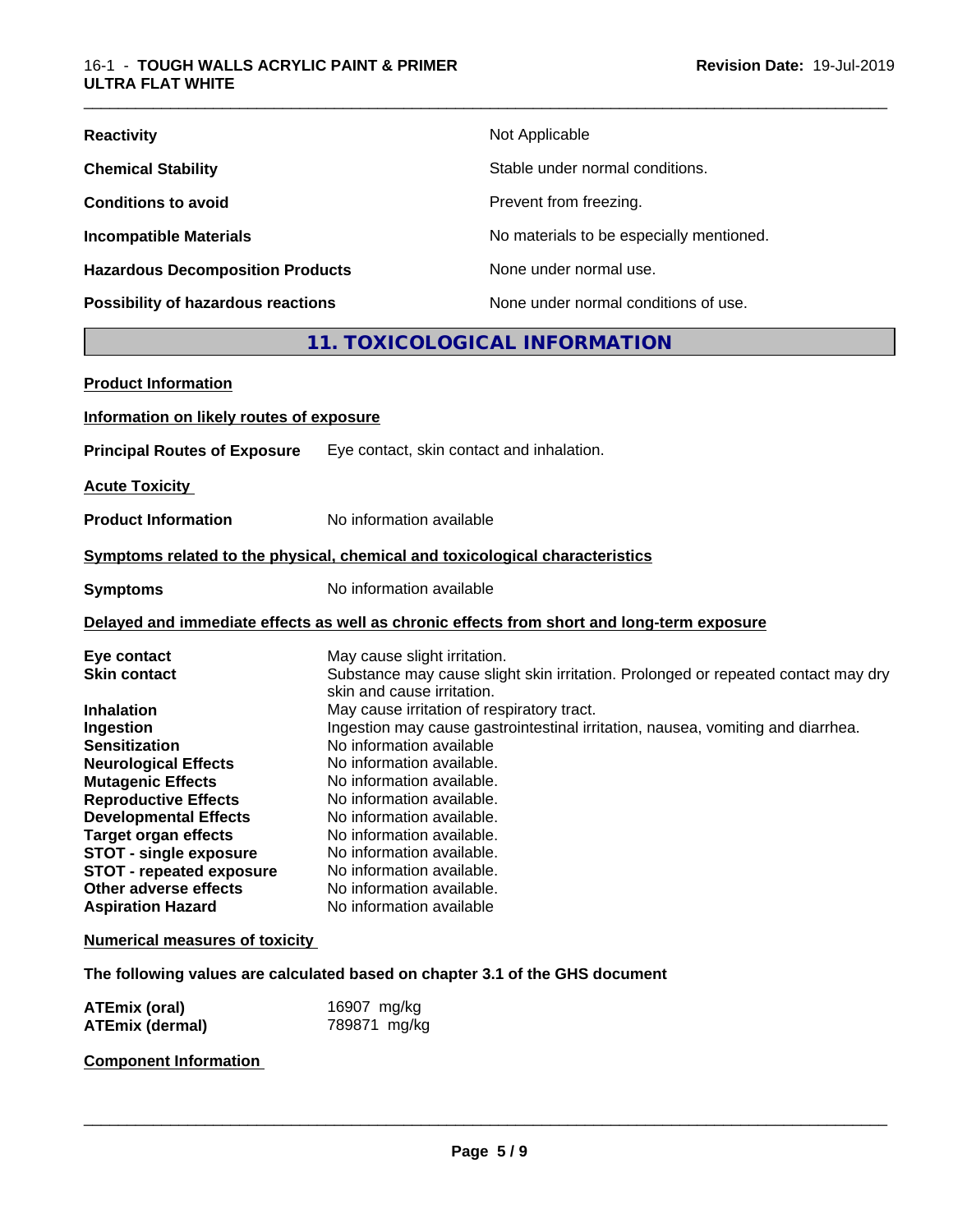#### 16-1 - **TOUGH WALLS ACRYLIC PAINT & PRIMER ULTRA FLAT WHITE**

| Chemical name                  | Oral LD50            | Dermal LD50 | Inhalation LC50 |
|--------------------------------|----------------------|-------------|-----------------|
| Titanium dioxide<br>13463-67-7 | > 10000 mg/kg (Rat)  |             |                 |
| Kaolin, calcined<br>92704-41-1 | $>$ 2000 mg/kg (Rat) |             |                 |

\_\_\_\_\_\_\_\_\_\_\_\_\_\_\_\_\_\_\_\_\_\_\_\_\_\_\_\_\_\_\_\_\_\_\_\_\_\_\_\_\_\_\_\_\_\_\_\_\_\_\_\_\_\_\_\_\_\_\_\_\_\_\_\_\_\_\_\_\_\_\_\_\_\_\_\_\_\_\_\_\_\_\_\_\_\_\_\_\_\_\_\_\_

#### **Carcinogenicity**

*The information below indicateswhether each agency has listed any ingredient as a carcinogen:.*

| <b>Chemical name</b>             | <b>IARC</b>                      | <b>NTP</b> | <b>OSHA</b> |
|----------------------------------|----------------------------------|------------|-------------|
|                                  | . .<br>2B<br>· Human<br>Possible |            | Listed      |
| .<br>. dioxide<br><b>itanium</b> | Carcinoɑen                       |            |             |

• Although IARC has classified titanium dioxide as possibly carcinogenic to humans (2B), their summary concludes: "No significant exposure to titanium dioxide is thought to occur during the use of products in which titanium dioxide is bound to other materials, such as paint."

#### **Legend**

IARC - International Agency for Research on Cancer NTP - National Toxicity Program OSHA - Occupational Safety & Health Administration

**12. ECOLOGICAL INFORMATION**

## **Ecotoxicity Effects**

The environmental impact of this product has not been fully investigated.

#### **Product Information**

#### **Acute Toxicity to Fish**

No information available

#### **Acute Toxicity to Aquatic Invertebrates**

No information available

#### **Acute Toxicity to Aquatic Plants**

No information available

#### **Persistence / Degradability**

No information available.

#### **Bioaccumulation**

There is no data for this product.

#### **Mobility in Environmental Media**

No information available.

#### **Ozone**

No information available

#### **Component Information**

#### **Acute Toxicity to Fish**

Titanium dioxide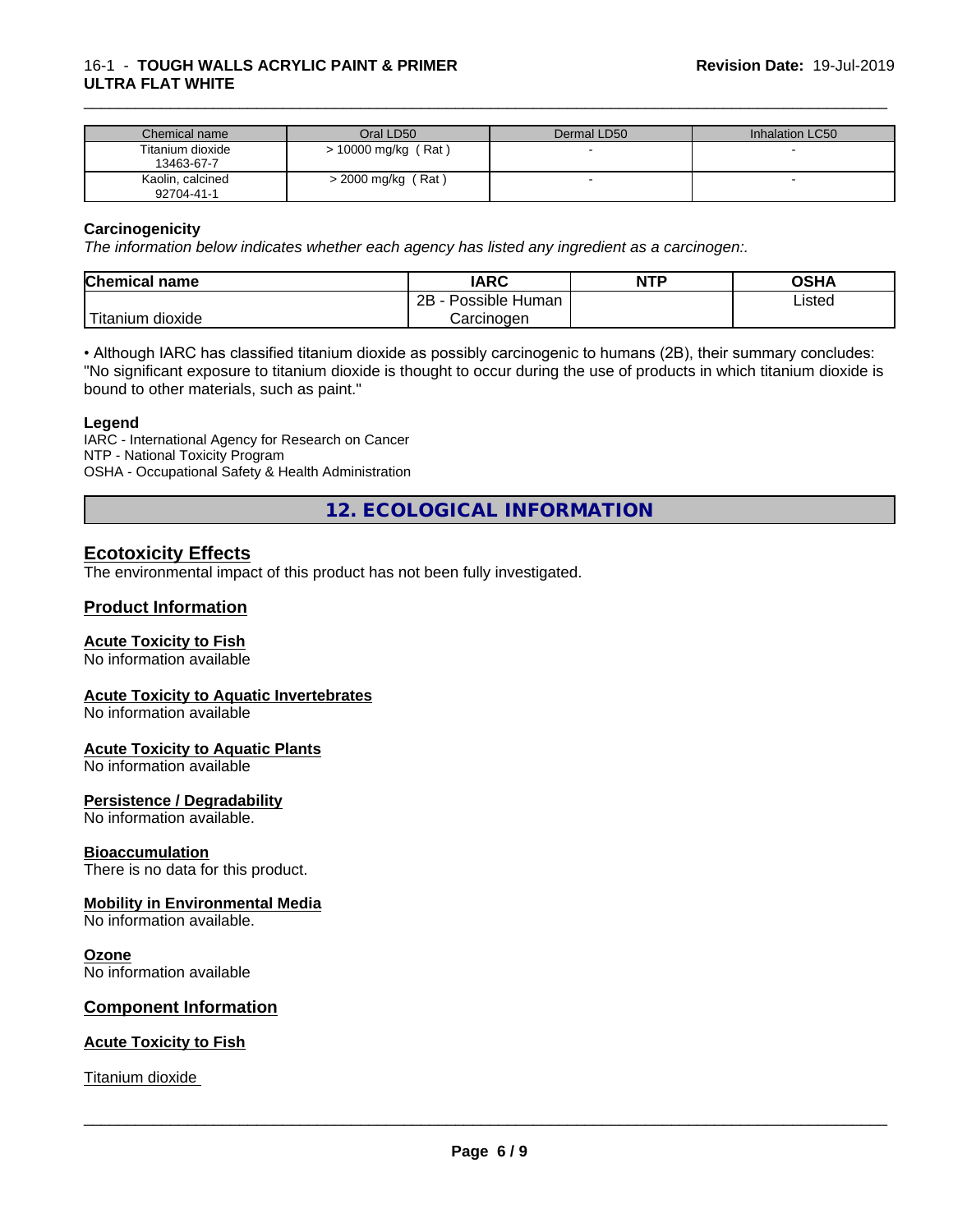$LC50:$  > 1000 mg/L (Fathead Minnow - 96 hr.)

#### **Acute Toxicity to Aquatic Invertebrates**

No information available

#### **Acute Toxicity to Aquatic Plants**

No information available

|                              | 13. DISPOSAL CONSIDERATIONS                                                                                                                                                                                               |
|------------------------------|---------------------------------------------------------------------------------------------------------------------------------------------------------------------------------------------------------------------------|
| <b>Waste Disposal Method</b> | Dispose of in accordance with federal, state, and local regulations. Local<br>requirements may vary, consult your sanitation department or state-designated<br>environmental protection agency for more disposal options. |
|                              | 14. TRANSPORT INFORMATION                                                                                                                                                                                                 |
| <b>DOT</b>                   | Not regulated                                                                                                                                                                                                             |
| <b>ICAO/IATA</b>             | Not regulated                                                                                                                                                                                                             |
| <b>IMDG / IMO</b>            | Not regulated                                                                                                                                                                                                             |
|                              | 15. REGULATORY INFORMATION                                                                                                                                                                                                |

\_\_\_\_\_\_\_\_\_\_\_\_\_\_\_\_\_\_\_\_\_\_\_\_\_\_\_\_\_\_\_\_\_\_\_\_\_\_\_\_\_\_\_\_\_\_\_\_\_\_\_\_\_\_\_\_\_\_\_\_\_\_\_\_\_\_\_\_\_\_\_\_\_\_\_\_\_\_\_\_\_\_\_\_\_\_\_\_\_\_\_\_\_

#### **International Inventories**

| <b>TSCA: United States</b> | Yes - All components are listed or exempt. |
|----------------------------|--------------------------------------------|
| <b>DSL: Canada</b>         | Yes - All components are listed or exempt. |

#### **Federal Regulations**

#### **SARA 311/312 hazardous categorization**

| Acute health hazard               | No. |  |
|-----------------------------------|-----|--|
| Chronic Health Hazard             | No. |  |
| Fire hazard                       | N٥  |  |
| Sudden release of pressure hazard | Nο  |  |
| Reactive Hazard                   | Nο  |  |

#### **SARA 313**

Section 313 of Title III of the Superfund Amendments and Reauthorization Act of 1986 (SARA). This product contains a chemical or chemicals which are subject to the reporting requirements of the Act and Title 40 of the Code of Federal Regulations, Part 372:

| <b>Chemical name</b> | CAS No.    | Weight-% | <b>CERCLA/SARA 313</b><br>(de minimis concentration) |
|----------------------|------------|----------|------------------------------------------------------|
| Kaolin, calcined     | 66402-68-4 | 5 - 10   |                                                      |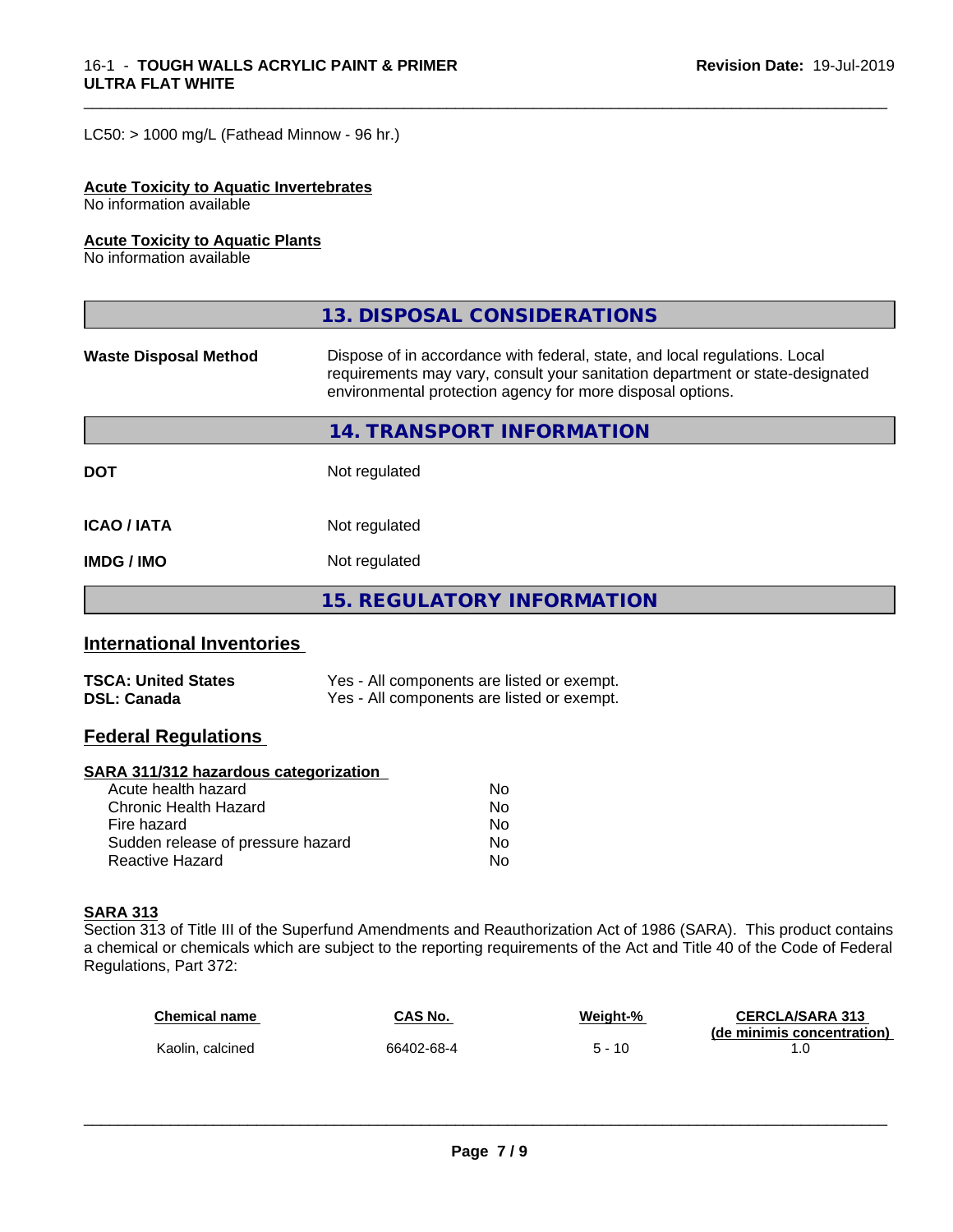#### **Clean Air Act,Section 112 Hazardous Air Pollutants (HAPs) (see 40 CFR 61)**

This product contains the following HAPs:

*None*

#### **US State Regulations**

#### **California Proposition 65**

# **AVIMARNING:** Cancer and Reproductive Harm– www.P65warnings.ca.gov

#### **State Right-to-Know**

| <b>Chemical name</b> | . .<br><b>Massachusetts</b> | New<br>. Jersev | Pennsylvania |
|----------------------|-----------------------------|-----------------|--------------|
| Titanium dioxide     |                             |                 |              |
| calcined<br>Kaolin   |                             |                 |              |
| Limestone            |                             |                 |              |

\_\_\_\_\_\_\_\_\_\_\_\_\_\_\_\_\_\_\_\_\_\_\_\_\_\_\_\_\_\_\_\_\_\_\_\_\_\_\_\_\_\_\_\_\_\_\_\_\_\_\_\_\_\_\_\_\_\_\_\_\_\_\_\_\_\_\_\_\_\_\_\_\_\_\_\_\_\_\_\_\_\_\_\_\_\_\_\_\_\_\_\_\_

#### **Legend**

X - Listed

# **16. OTHER INFORMATION**

| HMIS | Health: 1 | <b>Flammability: 0</b> | <b>Reactivity: 0</b> | PPE: - |
|------|-----------|------------------------|----------------------|--------|
|      |           |                        |                      |        |

#### **HMIS Legend**

- 0 Minimal Hazard
- 1 Slight Hazard
- 2 Moderate Hazard
- 3 Serious Hazard
- 4 Severe Hazard
- Chronic Hazard
- X Consult your supervisor or S.O.P. for "Special" handling instructions.

*Note: The PPE rating has intentionally been left blank. Choose appropriate PPE that will protect employees from the hazards the material will present under the actual normal conditions of use.*

*Caution: HMISÒ ratings are based on a 0-4 rating scale, with 0 representing minimal hazards or risks, and 4 representing significant hazards or risks. Although HMISÒ ratings are not required on MSDSs under 29 CFR 1910.1200, the preparer, has chosen to provide them. HMISÒ ratings are to be used only in conjunction with a fully implemented HMISÒ program by workers who have received appropriate HMISÒ training. HMISÒ is a registered trade and service mark of the NPCA. HMISÒ materials may be purchased exclusively from J. J. Keller (800) 327-6868.*

 **WARNING!** If you scrape, sand, or remove old paint, you may release lead dust. LEAD IS TOXIC. EXPOSURE TO LEAD DUST CAN CAUSE SERIOUS ILLNESS, SUCH AS BRAIN DAMAGE, ESPECIALLY IN CHILDREN. PREGNANT WOMEN SHOULD ALSO AVOID EXPOSURE. Wear a NIOSH approved respirator to control lead exposure. Clean up carefully with a HEPA vacuum and a wet mop. Before you start, find out how to protect yourself and your family by contacting the National Lead Information Hotline at 1-800-424-LEAD or log on to www.epa.gov/lead.

**Prepared By** Product Stewardship Department Benjamin Moore & Co.